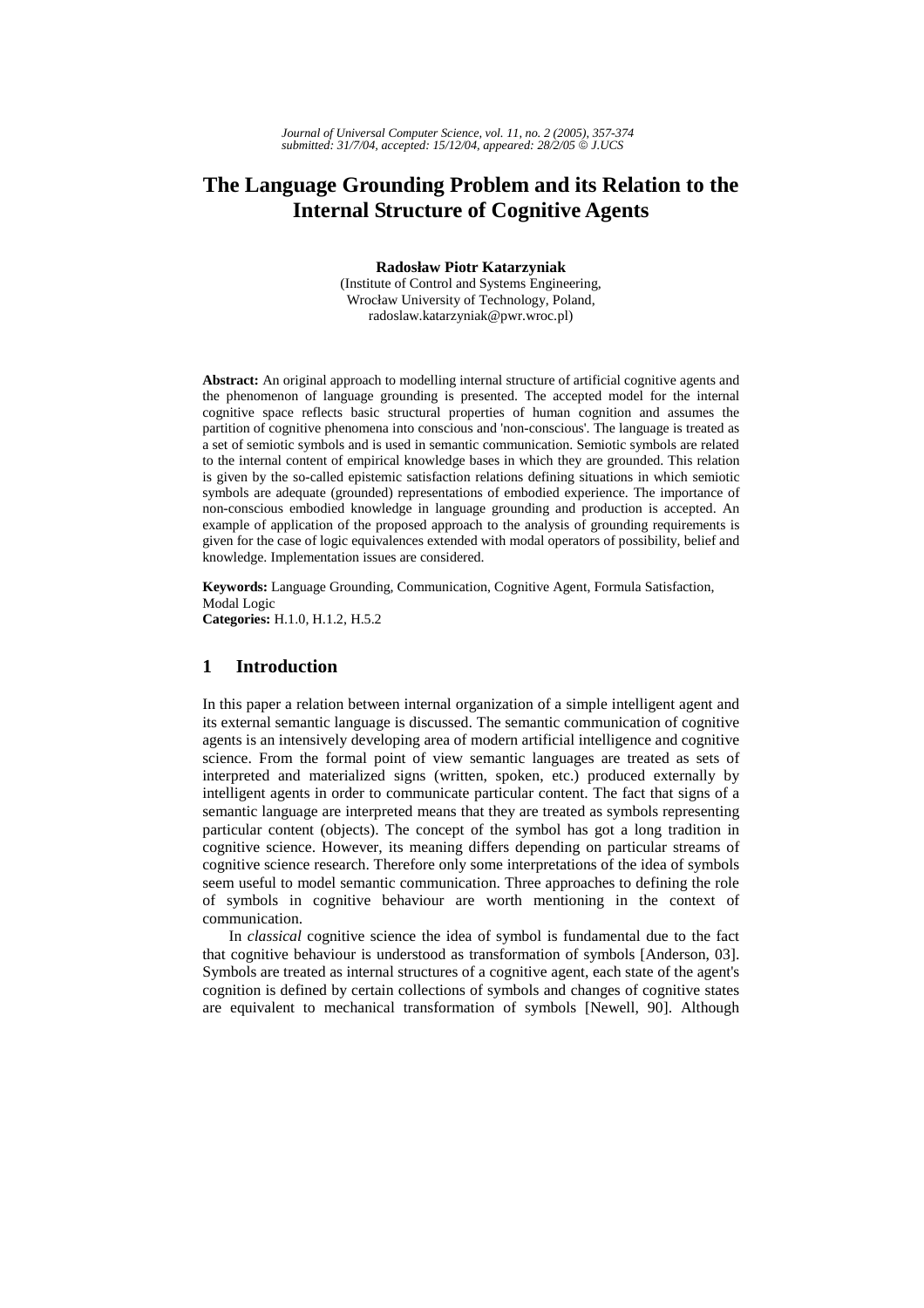important and influential, this interpretation of symbols is not always accepted in modelling semantic communication [Vogt, 02].

Another approach to modelling cognitive behaviour rejects symbols as unnecessary. Namely, it claims that intelligent behaviour is produced directly by purely reactive architectures in which no symbol processing appears and symbol conceptualization is required. Cognitive intelligence is assumed to be embodied and does not need symbols as its carriers [Brooks, 91]. Although intellectually fruitful, such approach does not correspond fully to more advanced forms of semantic communication, too.

The third approach to defining and understanding the role of symbols in language behaviour accepts the so called semiotic definition of symbols [Eco, 91]. In this approach semiotic symbols are always considered in relation to cognitive agents that are carriers of their sense. Their role in semantic communication is defined by three elements: the 'material' form of the symbol (as perceived by a group of cognitive agents), the sense assigned to the 'material' form of semiotic symbol by a certain cognitive agent, and a real object usually located in an external world to which the semiotic symbol is referred by a certain cognitive agent. The form of a semiotic symbol is a certain material entity that can be copied and send by cognitive agents as external messages. The sense of the symbol is the meaning (the content) located internally in the body (perhaps virtual) of a cognitive agent. In this approach the meaning 'mediates' between the form and the related actual object (see Figure 1). These three elements constitute the so called semiotic triangle [Eco, 91] [Vogt, 02] and can be effectively used in modelling and analysis of semantic communication regardless of the implementation nature of communicating agents. In semiotic approach to semantic communication of agents the language of communication is treated as a set of semiotic symbols. This approach is assumed below.



*Figure 1: Semiotic triangle and the meaning of symbols.* 

The idea of semiotic symbols has already been effectively considered by some cognitive scientists in the context of semantic communication of robots. An interesting example can be found in [Vogt, 02], in which robots (materialized cognitive agents) are assumed to learn the so-called lexicons. Lexicons are considered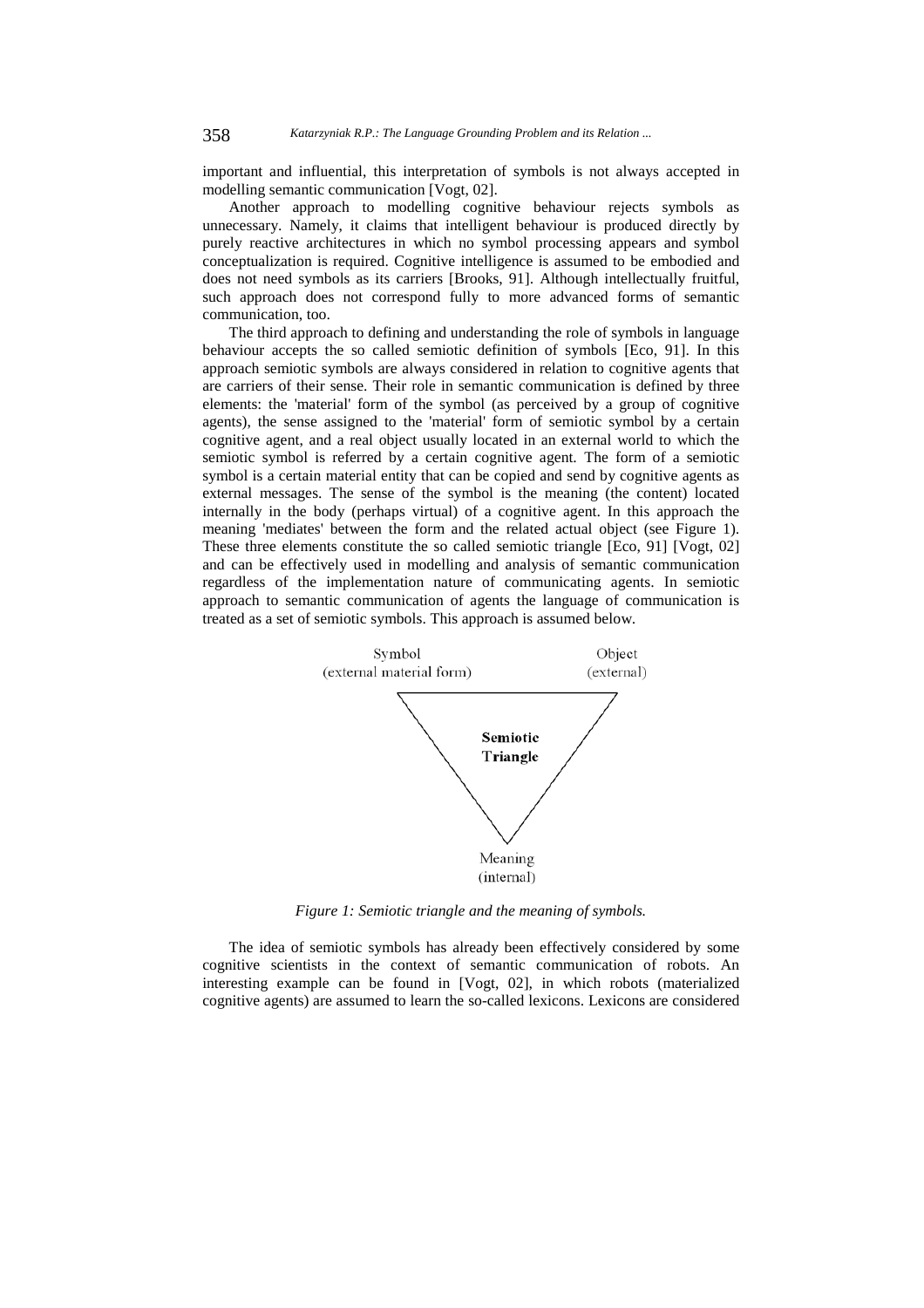and created by robots (cognitive agents) in and only in social context. Each lexicon L is defined as a set  $L = \{FM_t\}$  of form-meaning associations, where  $FM_t = \langle F_t, M_t, p_t \rangle\}$ is a lexical entry.  $F_t$  denotes the material form of an entry which is a consonantvowels stream,  $M_t$  is a memorized part of a meaning represented internally by the agent, and  $p_t$  is a score that indicates the socially verified effectiveness of the use of  $F_t$ to name (denote) the situation corresponding to  $M_t$ . Obviously, such lexicons are strictly related to the idea of corresponding semiotic triangles in this sense that they are internal implementations of the meaning  $M_t$  assigned to the form  $F_t$ . In the approach given in [Vogt, 02] the semiosis (in this particular case treated as equal to the lexicons acquisition process) and the social coordination of the meaning stored in lexicons are both treated as a part of the physical grounding of symbols in cognitive structures of materialized agents.

The model for semiosis and suggested solution of the semiotic symbol grounding presented in [Vogt, 02] are considered for the case of relatively simple agents and a relatively simple language of communication (namely, the set of simple names). Its importance is unquestionable for it constitutes an effective example of the practical symbol grounding and actual semiosis in artificial communities of cognitive-like agents. However, the actual internal structures of cognitive agents and semantic languages of communication are usually more complex. Therefore in this paper the above mentioned issues are considered from a slightly different (at the same time more theoretical) perspective and for more advanced forms of communication carried out by internally developed cognitive agents. In particular, the situation considered below is featured by the following assumptions:

At first, the suggested model for internal structure of communicative cognitive agents reflects fundamental partition of natural minds into conscious and nonconscious cognitive subspaces e.g. [Freeman, 00] [Paivio, 86], where the term 'nonconscious' states for both preconscious and unconscious aspects of cognitive processing.

At second, the role of non-conscious cognitive subspace is treated as crucial. Namely, it is accepted that in semantic language generation both conscious and nonconscious content of knowledge databases is important.

At third, the semantic language of communication is assumed to be a restricted set of modal logic formulas. These formulas can be used to describe ontological relations between exactly two properties (in the strictly private empirical perspective of particular agent).

At fourth, the considered modal logic formulas are material forms of semiotic symbols. They represent externally individually developed meaning that is a certain individual way in which in some 'mental' states cognitive agents capture external objects. In this paper particular attention is paid to the role of conscious and nonconscious cognitive subspaces.

The remaining text is organized in four paragraphs. In the second paragraph original models of internal organization of cognitive agent and its external world are presented. At the beginning the cognition is assumed to be divided into conscious and non-conscious cognitive subspaces in order to reflect one of the most important properties of natural agents' cognition. Then the relation between conscious and 'nonconscious' cognitive subspaces and semiotic symbols is discussed. A certain material sign (material form) is treated as a part of a semiotic symbol if and only if it is bound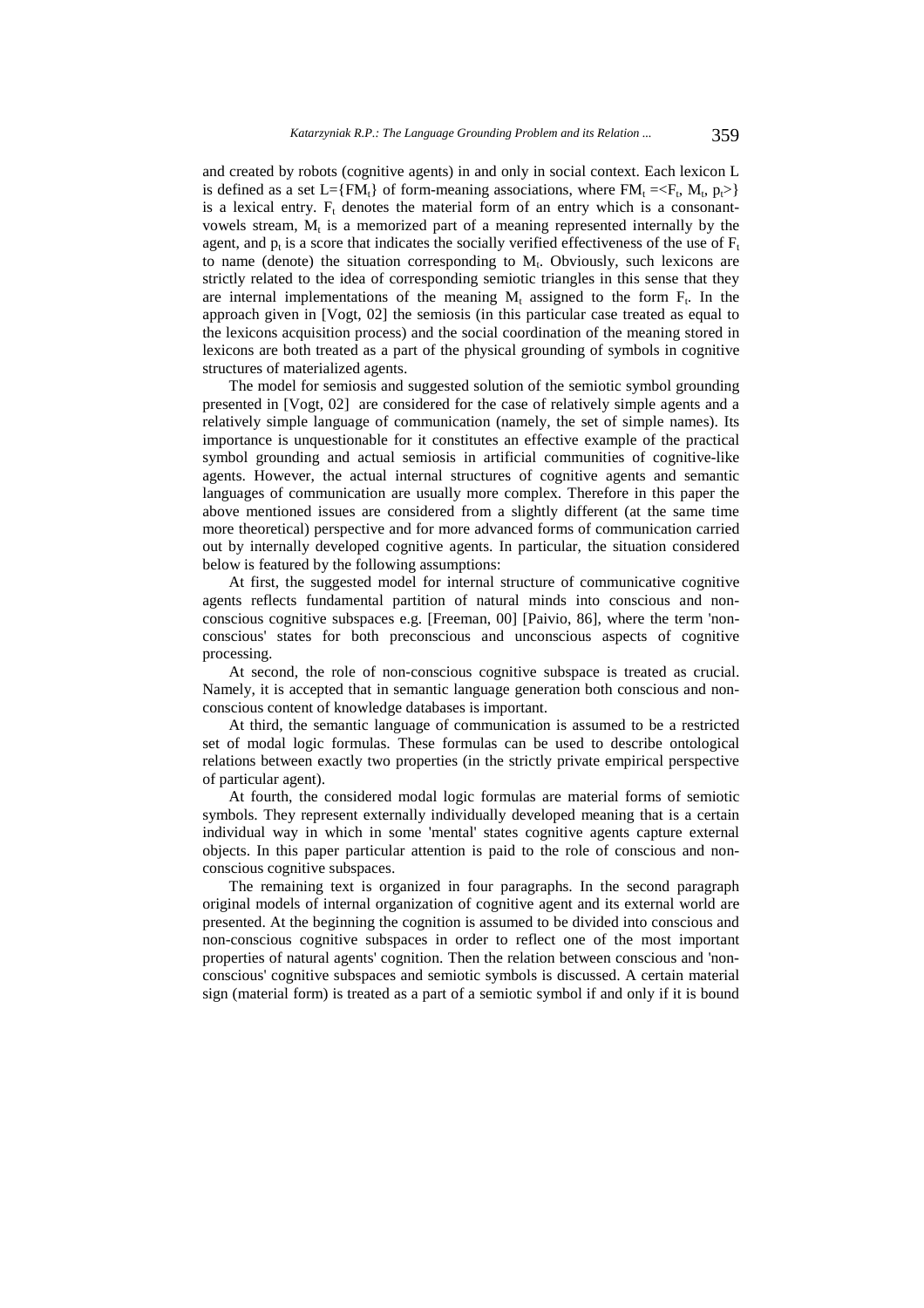to a certain embodied meaning. Due to its nature any semiotic symbol is also grounded. The accepted cognitive capacity of considered agents is relatively simple and is dedicated to conceptualize knowledge of regularities observable in an external world consisting of atom objects. At the end a model of two level cognition is formally introduced. In the third paragraph an original idea of the so-called epistemic satisfaction relation is generally presented. Its role in grounding semiotic symbols (and semantic languages of communication) and fundamental difference to Tarskian definitions for satisfaction relations are discussed. The fourth paragraph is organized in three sections and is devoted to a more detailed discussion of grounding three classes of semiotic symbols. These classes consists of logic equivalences extended with modal operators of possibility, belief and knowledge. Certain definition for epistemic satisfaction relation for modal equivalences is given. Related commonsense rationale for the accepted requirements are also given. In the third section of this paragraph the main implementation problem and some applications issues are mentioned. The fifth paragraph consists of final remarks. A list of references to related research is also given.

### **2 Cognitive Agent and the External World**

#### **2.1 Conscious and Non-Conscious Levels of Cognition**

It has already been accepted in basic models for human mind that in the mental perspective experienced by a cognitive agent its internal processes are distributed among two cognitive subspaces e.g. [Freeman, 00] [Paivio, 86]. The first cognitive subspace is defined by all mental processes that are perceived as conscious ones. The other cognitive subspace embraces preconscious and unconscious levels of mental phenomena that are not experienced in a direct way. The role of conscious and 'nonconscious' mental phenomena in the production of external behaviour is well known in case of human agents. Unfortunately, as some cognitive researchers say this division of mental processes is not present in this stream of cognitive sciences that deals with artificial systems and therefore needs to be introduced [Anderson, 03]. In the field of semantic multiagent communication this situation seems a little bit strange and unsatisfactory because each deeper examination of the commonsense semantics for simple natural language statements suggests a strong influence of unconscious levels of cognition on the meaning of semiotic symbols. Another theory related to cognitive sciences that can contribute to the study of semantic communication of artificial cognitive agents is the theory of mental models [Johnson-Laird, 83]. It is claimed in this paper that both of these approaches (the theory of two level cognition and the theory of mental models) can contribute to deeper understanding of the way in which semiotic triangles are involved in actual acts of communication (provided that mental models are extracted from embodied empirical experiences).

The internal structure of artificial cognitive agent that has been accepted in this paper reflects the above mentioned aspects of natural human cognition. Figure 2 shows what is the role of particular elements of this structure and relates it to the idea of semiotic triangle. The external material form of a semiotic symbol (in this case a formula φ) is related to its mental model. This mental model is placed in the conscious cognitive subspace of the agent's mind. It represents a cognitive state in which an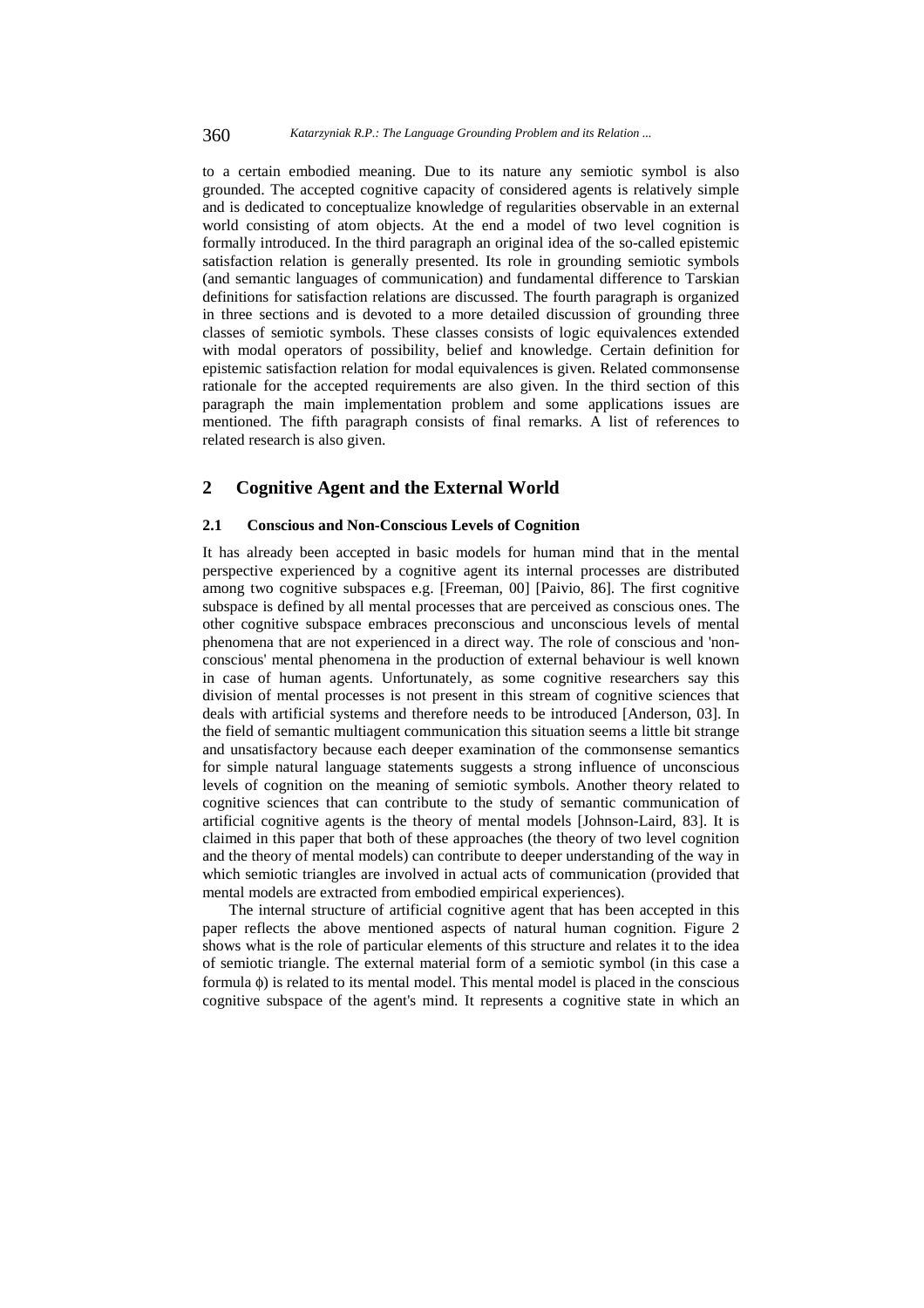agent experiences the meaning of  $\phi$  in a conscious way. However, the mental model is not the only 'structure' that is embodied in the cognitive agent and caries the meaning of the material formula φ. In this paper mental models are treated as reflections of previous experience and in this sense are higher level representations of relevant content. In this sense they are induced from related sets of individual empirical experiences. At the very basic level of cognition the empirical experiences of each cognitive agent are assumed to be given as simple (individual) perceptions of an external world that has ever been collected (realized) by the cognitive agent.

The actual empirical experience of a cognitive agent is usually given as a massive set of realized perceptions. In case of human cognitive agents such perceptions are stored in non-conscious memory due to the fact that the volume of consciously 'captured' data is strongly constrained and can consist of a very limited content. Realized perceptions can however be present in conscious cognitive subspace, too. Two situations are taken into account in this paper, namely, when a perception is relatively fresh and is still the "up-to-date" reflection of current state of an external environment and when it has been re-called by cognitive processes from nonconscious to conscious cognitive subspace by certain processes.



*Figure 2 : Cognitive agent and semiotic triangle.* 

The material form of a semiotic symbol (in this case the formula  $\phi$ ), the related mental model and the underlying embodied empirical experiences are combined together. In an obvious way they cover the related parts of semiotic triangle and represent the result of semiosis (the completed meaning creation processes). In this particular sense the material form  $\phi$  of the symbol is physically grounded in the overall body of relevant empirical data. However, the relation between the material form (sign), the mental model and the underlying embodied experience is not apparent and depends on the socially accepted meaning of φ. (An example of such a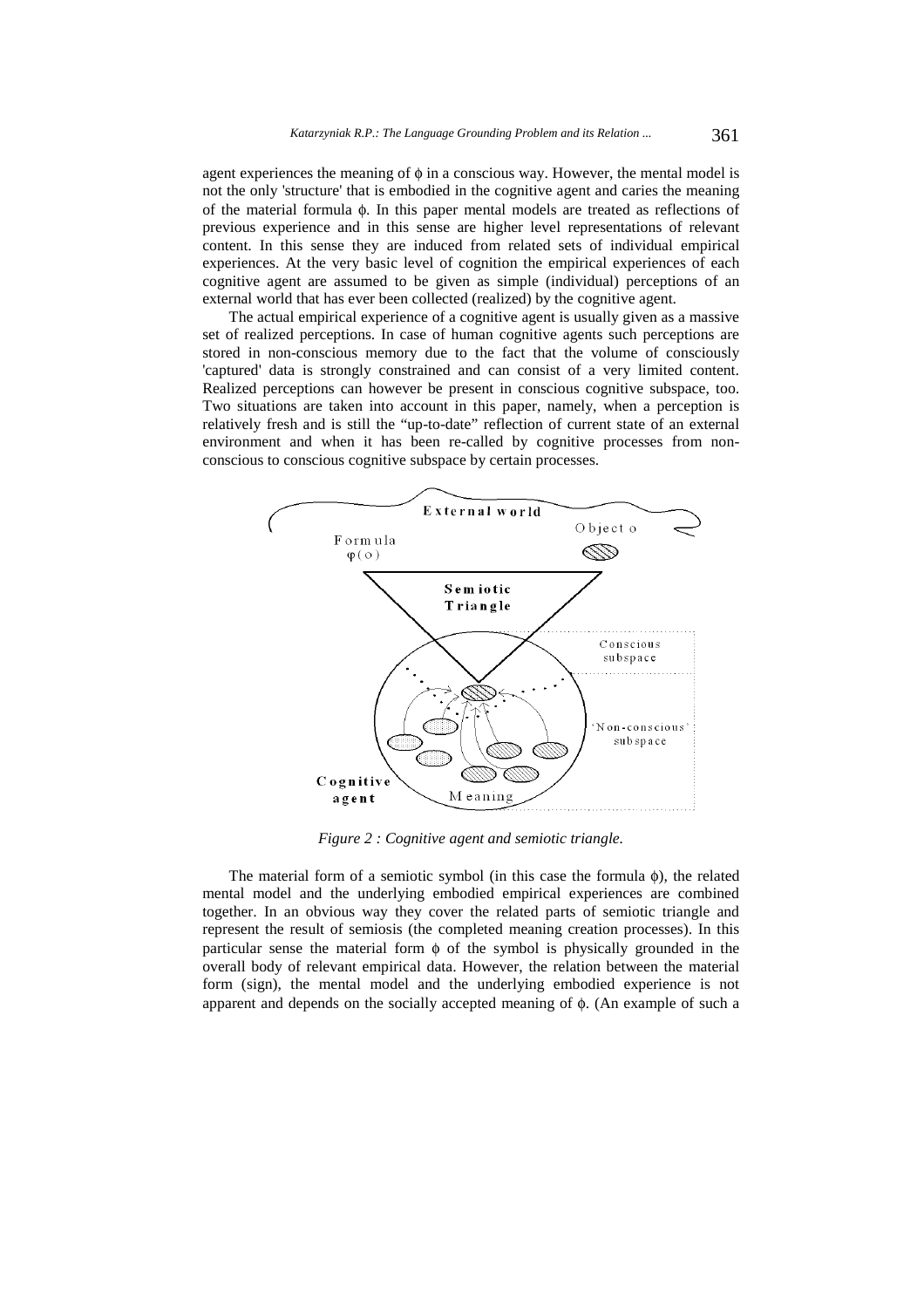362 *Katarzyniak R.P.: The Language Grounding Problem and its Relation ...*

socially realized process of learning has already been considered for a case of another class of simplified agents in [Vogt, 02].) It means that in each case of semantic communication and for each cognitive agent that is able to recognize a certain incoming material form (in this case a certain formula  $\phi$ ) and interpret this form as a semantic message, a certain semiotic relation between the above mentioned parts of semiotic triangle is assumed as internally embodied and grounded. Obviously, this approach to understanding particular elements of the structure given in Fig. 2 leads to the necessity of developing a certain model for this kind of semiotic relation.

In our approach to modelling internal organization of cognitive agent each cognitive state is given by a particular distribution of internal content in both cognitive sub-areas. Moreover, if a particular distribution of content is realized, the related material forms can be defined in order to represent it in the external world. In order to capture the suggested semiotic relations between states of cognition and external material form of semiotic symbols the following definitions have been proposed elsewhere.

### **2.2 Structure of the World**

The world considered in this paper as an external environment of cognitive agents is a dynamic system of simple atom objects. The world is assigned a line of time points  $T=\{t_1, t_2, ...\}$  to which particular states of the world are related. At each time point all objects are characterized as exhibiting or not exhibiting properties  $P_1$ , ...,  $P_K$ . Formally [Katarzyniak, 00, 02]:

*Definition 1. (World Profile) Each state of the external world related to the time point t is represented by the relational system* 

 $WorldProfile(t) = <0, P_1(t), ..., P_K(t)$ .

*The following interpretation of WorldProfile(t) is assumed:* 

- The set  $O = \{o_1, ..., o_M\}$  is the set of all atom objects of the external world.
- *The symbols*  $P_1$ *, ...,*  $P_K$  *are unique names of properties that can be attributed to the objects from O. In particular, each object o*∈*O may or may not exhibit a particular property P∈{ P<sub>1</sub>, ..., P<sub>K</sub>}.*
- *For i*=1,...,*K* and  $t \in T$  the symbol  $P_i(t)$  denotes a unary relation  $P_i(t) \subseteq O$ .
- *For i*=1,...,*K* and  $o \in O$  the condition  $o \in P_i(t)$  holds if and only if the object o *exhibits the property*  $P_i$  *at the time point t.*
- *For i*=1,...,*K* and  $o \in O$  the condition  $o \notin P_i(t)$  holds if and only if the object o *does not exhibit the property*  $P_i$  *at the time point t.*

### **2.3 Internal Cognitive State**

The cognitive agent is equipped with dedicated sensors that make it possible for it to observe particular parts of the external world. Each observation results in an individual perception that is introduced into the agent body and represented as embodied structures. This way regularities of the external world are constantly reflected in the agents knowledge bases and are the basic source of its model of the world. The internal system of concepts accessible for cognitive agents is assumed to be strictly related to the structure of external world. Namely, it is assumed that the cognitive agent can store internally reflections of particular states of properties  $P_1, \ldots, P_K$  in individual objects  $o_1, \ldots, o_M$ . It means that each aspect of the external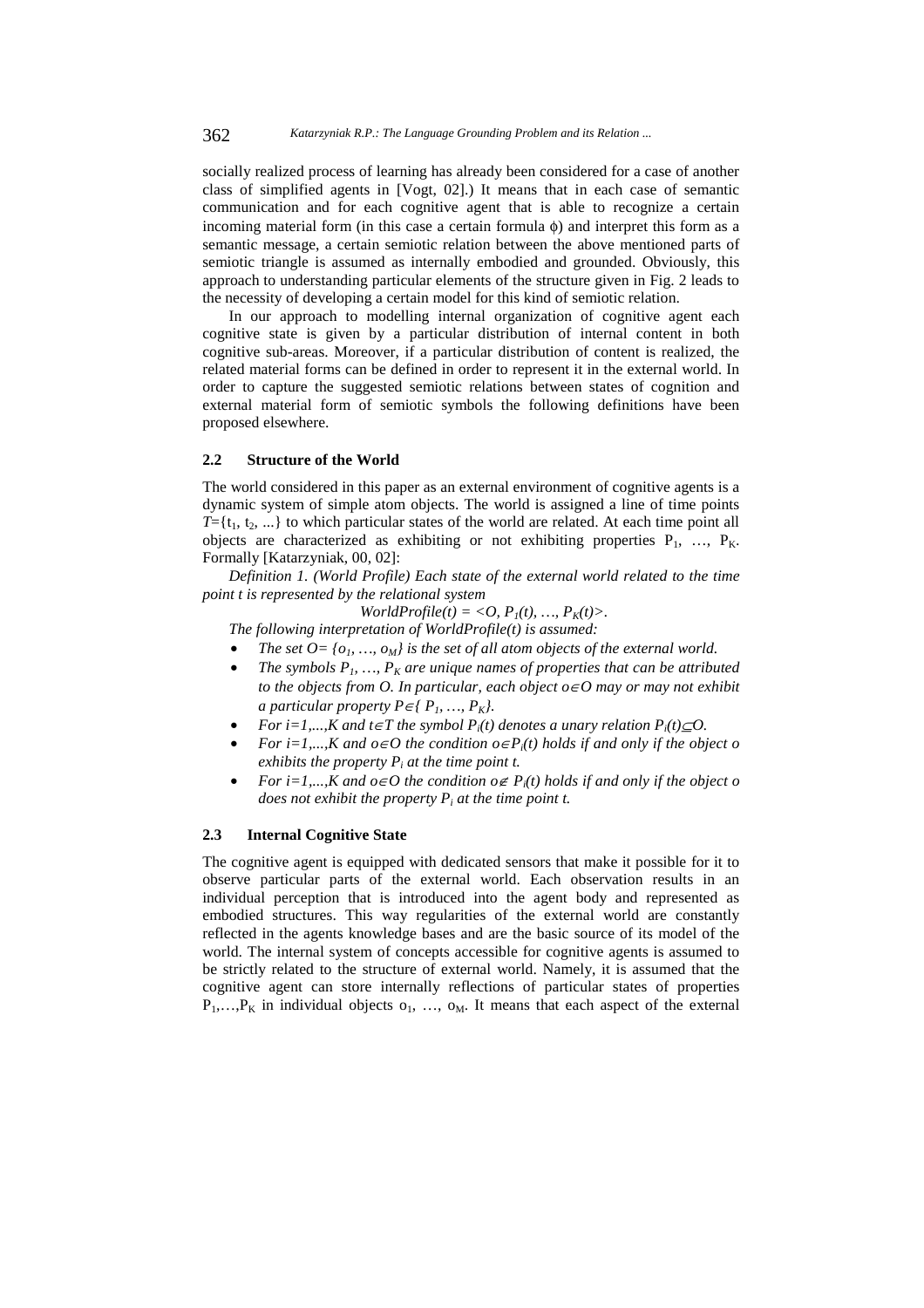world is recognizable for the agent and can become a part of the body of its empirically originated knowledge.

An individual perception can be formally described by a formal structure similar to world profiles and called *base profile*. It is further assumed that the content of such a description needs to be related to and only to a constrained part of external world that has actually been captured (covered) by realized perception. Such solution corresponds to natural cognitive agents' abilities because in actual settings cognitive agents can observe at most parts of their surroundings. The formal structure to represent individual perception can be given as follows [Katarzyniak, 00, 02]:

*Definition 2. (Base Profile) The internal representation of observation of the external world realized by the agent at the moment t is given by the relational system* 

 $BP(t) = < O, P_1^+(t), P_1^-(t), P_2^+(t), P_2^-(t), ..., P_K^+(t), P_K^-(t) > \},$ 

 *where the following interpretations and constraints are assumed:* 

- *The set O= {* $o_1$ *, ...,*  $o_M$ *} consists of all representations of atom objects o*∈*O*, *where the symbol o (used as a part of base profile) denotes a unique internal cognitive representation of a related atomic object located in the external world.*
- *For each i=1,2,...,K, both*  $P_i^+(t) \subseteq O$  and  $P_i^-(t) \subseteq O$  hold.
- *For each i=1,2,...,K and*  $o \in O$  *the relation*  $o \in P_i^+(t)$  *holds if and only if the agent's point of view is that the object o exhibited the atomic property*  $P_i$  *and this fact was empirically verified at the time point t by the cognitive agent itself.*
- *For each i*=1,2,...,*K* and  $o \in O$  the relation  $o \in P_i^-(t)$  holds if and only if the *agent's point of view is that the object o did not exhibit the atomic property Pi and this fact was empirically verified at the time point t by the agent itself.*
- *For each i*=1,2,...,*K*, the condition  $P_i^+(t) \cap P_i^-(t) = \emptyset$  holds.

Due to the fact that base profiles cover parts of related external worlds certain type of natural epistemic ignorance appears in knowledge processing. This ignorance can be defined as follows [Katarzyniak, 00, 02]:

*Definition 3. (Situational ignorance) The scope of situational ignorance related to a base profile BP(t) and a property*  $P \in \{P_1, ..., P_K\}$  *is given as the set*  $P^{\pm}(t) = O(P^+(t) \cup P^-(t))$  consisting of all internal representations of objects which has *not been externally observed by the agent in order to determine the property P (at the time point t).* 

It has already been accepted in this paper that all basic knowledge of the world is treated as resulting from the agent's interactions with external objects. It means that it is the set of all embodied (internally stored) perceptions that induces the private model of the world individually created by cognitive processes of the agent. The following definition is accepted:

*Definition 4. (Knowledge base) At each time point t∈T the overall state of basic empirical knowledge embodied in the cognitive agent can be conceptualized as a temporally ordered set of base profiles KS(t)={BP(t<sub>n</sub>):*  $t_n \in T$  *and*  $t_n \leq t$ *}.* 

However, cognitive science states that the content of  $KS(t)$  is not the only element of the agent, which determines the state of agent's cognition at each time point t. The dimension that is still not present in this conceptualization is the natural division of empirical experience into the conscious and 'non-conscious' material. Such a division is always present and is an integral property of each cognitive state. In other words,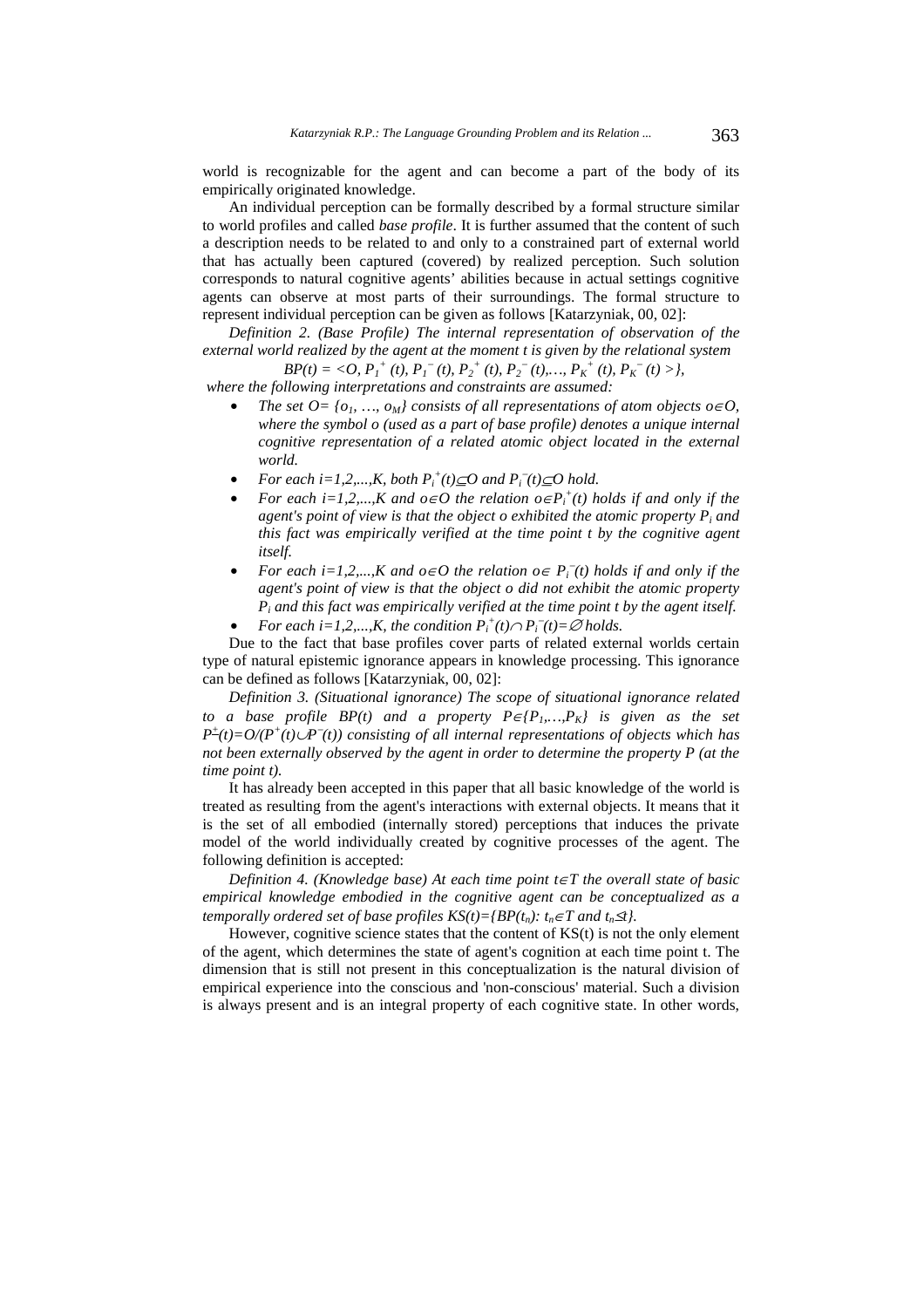each cognitive state is always given by the distribution of embodied experience over both cognitive subspaces of the mind. In order to capture this element of internal organization of cognitive agents in our model the following symbols have been proposed (see also [Katarzyniak, 04a]):

*Definition 5. (Levels of cognition) At each time point t∈T the actual state of cognition is described by a binary partition CS(t)={CM(t), NM(t) } of the set KS(t), where CM(t) states for this part of experience that is located in the conscious cognitive subspace, NM(t) is the remaining empirical material located in nonconscious cognitive subspace, CM(t)∪NM(t)=KS(t) and CM(t)∩NM(t)=* $\varnothing$ *.* 

The concepts of base profiles, the state of knowledge and the state of cognition can be treated as formal elements that define a certain class of artificial cognitive agents. These agents imitate at least some fundamental properties of natural human cognition. Obviously, they do not cover all basic aspects of human knowledge processing but make it possible to introduce new dimensions into the study of artificial cognition.

## **3 Epistemic Satisfaction Relation and the Result of Semiosis**

The epistemic satisfaction relation is another original concept proposed in our approach to modelling semiotic symbols. Another important characteristic is that it relates to the idea of semiotic triangle to the idea of the semiotic symbol grounding. In particular, it is assumed here that the epistemic satisfaction relation binds the material form of semiotic symbols with its embodied meaning. In this sense semiotic symbols are interpreted and represent the result of a certain semiosis (the result of meaning creation processes).

Obviously, the epistemic satisfaction relation reflects a particular social consensus over the meaning of a material form commonly used in individual acts of communication. Moreover, it has always to be treated as developed in a certain social context and reflects common point of view accepted by a certain population of communicative agents.

The epistemic satisfaction relation is complementary to the classic Tarskian satisfaction relation proposed for the case of formal languages [Tarski, 35]. The difference between both approaches to defining the meaning is fundamental (see Figure 3). In particular, Tarskian satisfaction relation realizes the so called classic definition of truth which 'equals' the truth to the ontologically existing being. However, in order to understand Tarskian definition one needs to assume that the considered language (a language symbol) has been assigned a socially accepted and embodied meaning. Otherwise the application of Tarskian approach is not possible [Tugendhat, 60]. This meaning assumed in Tarskian definitions defines a certain way in which a symbol is compared with externally existing objects (and states of these objects). The internal and embodied meaning of symbols mediates between the language and external world (although it is not spoken in a direct way). It can however be rediscovered by careful analysis of truth verification procedures based on the classic truth tables. In consequence, the epistemic satisfaction relation proposed in our approach captures and describes in a direct way what is indirectly assumed in Tarskian definitions. The result is that it covers another part of semiotic triangle,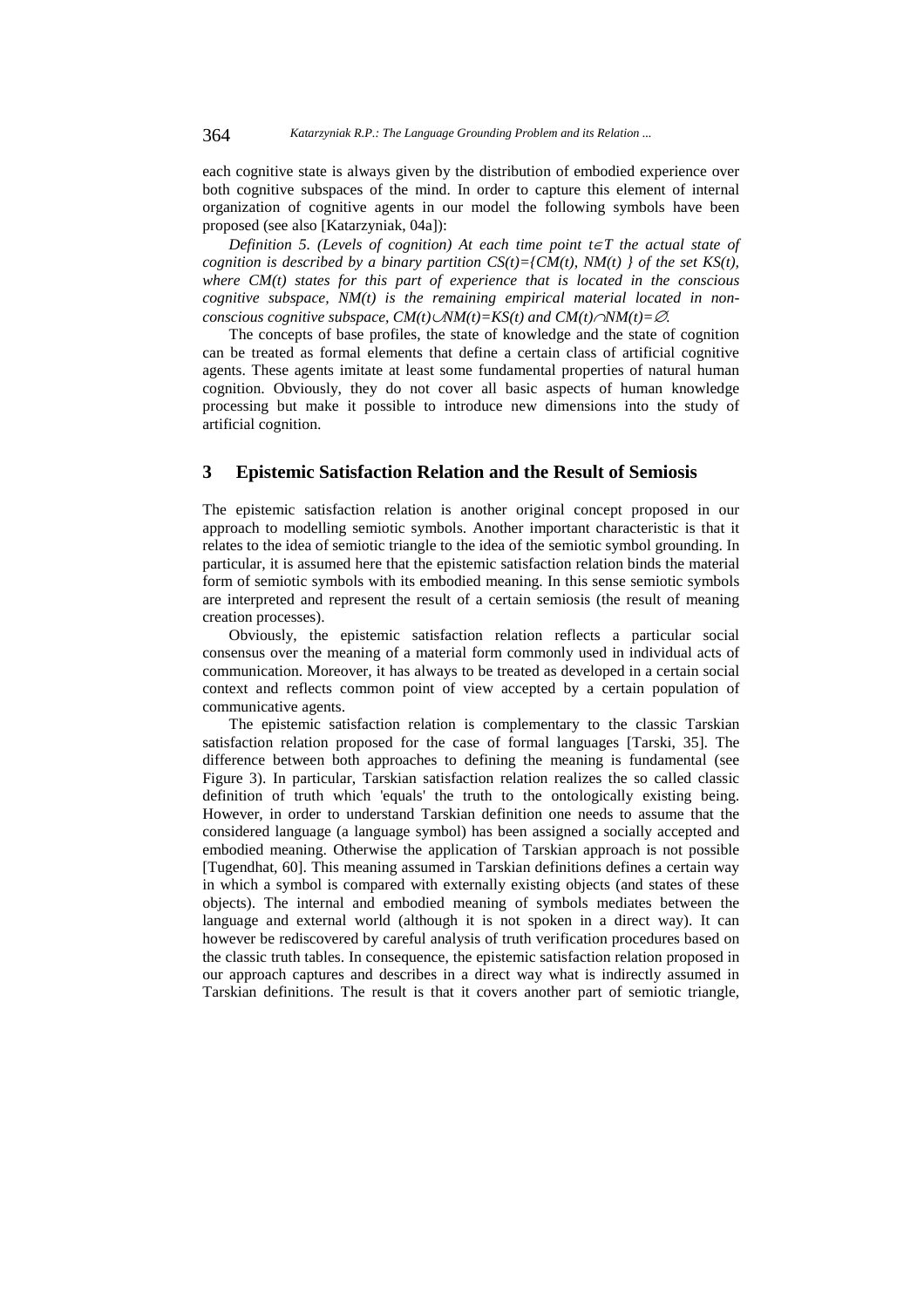namely this part that consists of internal intention directed at an ontologically existing object and the related language symbol.

It is quite obvious that the epistemic satisfaction relation given for a certain language of communication needs to be grounded in communicative agents. Moreover, effective communication of agents can be realized if and only if similar implementations of epistemic satisfaction relations are grounded in all participants of information exchange. In forthcoming sections the concept of epistemic satisfaction is used to analyze the commonsense semantics and pragmatics for modal extensions of a logic formula consisting of two atoms joined with the equivalence logic connective. It is assumed that these semiotic symbols are grounded in artificial cognitive agents defined in section 2.



*Figure 3 : Classic and Tarskian satisfaction of formulas.* 

## **4 Extended Example of the Approach**

#### **4.1 Material Form and Commonsense Meaning**

The semiotic symbols that are considered in this section are interpreted modal formulas in which modal operators of knowledge, belief and possibility extend two atom formulas joined with the interpreted logic connective of equivalence. The syntactical structure of this material form is given as follows:

*Definition 6. (Material Form of Semiotic Symbols) Let the following alphabet be given:* 

- The set  $O = \{o_1, ..., o_M\}$  consisting of all individual constants.
- The set  $NP = \{p_1, \ldots, p_k\}$  consisting of unary predicate symbols related to *properties*  $P_1, \ldots, P_K$ , *respectively.*
- *The symbols Pos, Bel, Know called the modal operator of possibility, belief and knowledge, respectively.*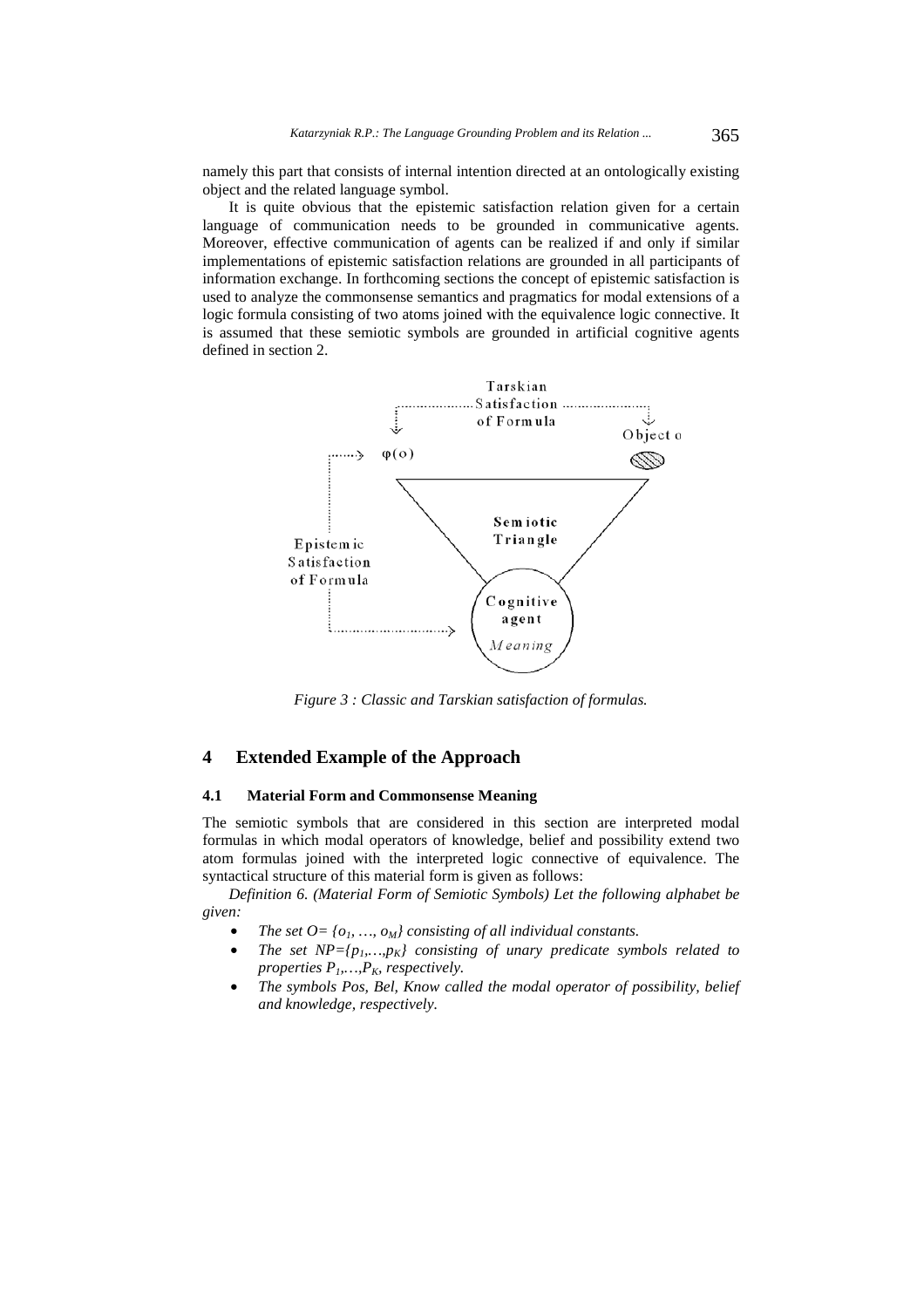#### 366 *Katarzyniak R.P.: The Language Grounding Problem and its Relation ...*

• *The symbol* ⇔ *called the connective of logical equivalence.* 

*For each i,j*∈*{1,2,...,K}, i*≠*j, and k*∈*{1,2,...,M} the following formulas Pos(p<sub>i</sub>*(*o<sub>k</sub>*)⇔*p<sub>i</sub>*(*o<sub>k</sub>*)), *Bel(p<sub>i</sub>*(*o<sub>k</sub>*)⇔*p<sub>i</sub>*(*o<sub>k</sub>)*) *and Know(p<sub>i</sub>*(*o<sub>k</sub>*)⇔*p<sub>i</sub>*(*o<sub>k</sub>*)) *are well built material forms of considered semiotic symbols.* 

The commonsense meaning that is assigned to the above forms of semiotic symbols is given by the following definition:

*Definition 7. (Commonsense Meaning of Semiotic Symbols) The following intentional interpretations are assumed:* 

- *The formula Pos* $(p_i(o_k) \Leftrightarrow p_j(o_k))$  states for ''It is possible that the object  $o_k$ *exhibits the property P<sub>i</sub> if and only if the object*  $o_k$  *exhibits the property P<sub>i</sub>.''*
- *The formula Bel(p<sub>i</sub>(o<sub>k</sub>)* $\Leftrightarrow$  $p_i(o_k)$ *) states for ''I believe that the object o<sub>k</sub> exhibits the property P<sub>i</sub> if and only if the object*  $o_k$  *exhibits the property P<sub>i</sub>.''*
- *The formula Know*( $p_i(o_k) \Leftrightarrow p_i(o_k)$ ) states for '*I* know that the object  $o_k$ *exhibits the property P<sub>i</sub> if and only if the object*  $o_k$  *exhibits the property P<sub>i</sub>.''*

Three situations are possible and for each of them a unique case of epistemic satisfaction relation has to be proposed. It can easily be seen that in this approach formulas are treated as well grounded if and only if they are proper representation of a particular state of cognition embodied in the agent. It means that if the epistemic satisfaction relation holds for a particular formula this formula can be treated as adequate external representation of a propositional attitude directed towards coexistence of properties  $P_i$  and  $P_j$  in the object  $o_k$ . This way a deeper understanding of the phenomenon of propositional language grounding is achieved.

### **4.2 Grounding Requirements**

In order to define cognitive requirements for adequate grounding of the above semiotic symbols one needs to refer to basic assumptions of the theory of mental models [Johnson-Laird, 83]. This reference is introduced by the following definition:

*Definition 8. (Mental models) Let the following symbols be introduced:* 

- $m_1^E$  denoting a mental model of a situation in which the object  $o_k$  exhibits the *property Pi and exhibits the property Pj.*
- $m_2^E$  denoting a mental model of a situation in which the object  $o_k$  exhibits the *property*  $P_i$  *and does not exhibit the property*  $P_i$ *.*
- $m_3^E$  denoting a mental model of a situation in which the object  $o_k$  does not *exhibit the property*  $P_i$  *and exhibits the property*  $P_i$ *.*
- $m_4^E$  denoting a mental model of a situation in which the object  $o_k$  does not *exhibit the property*  $P_i$  *and does not exhibit the property*  $P_i$
- $m_5^E = \{ m_1^E, m_4^E \}$  denoting a mental model for the language formula  $p_i(o_k) \Leftrightarrow p_j(o_k)$  understood as logic equivalence (see above).

This understanding of mental models  $m_1^E$ ,  $m_2^E$ ,  $m_3^E$  and  $m_4^E$  are classic and do not differ to definitions suggested in [Johnson-Laird, 83]. However, the equation  $m_5^E = \{m_1^E, m_4^E\}$  represents an extended understanding of a mental model of logic equivalence  $p_i(o_k) \Leftrightarrow p_i(o_k)$ . Namely, it is intended to represent an original point of view that the mental model for equivalence involves both models  $m_1^E$  and  $m_4^E$  as its integral parts to be considered simultaneously. It differs to the approach in which each separate model  $m_1^E$  or  $m_4^E$  is treated as a model for logic equivalence [Johnson-Laird, 83].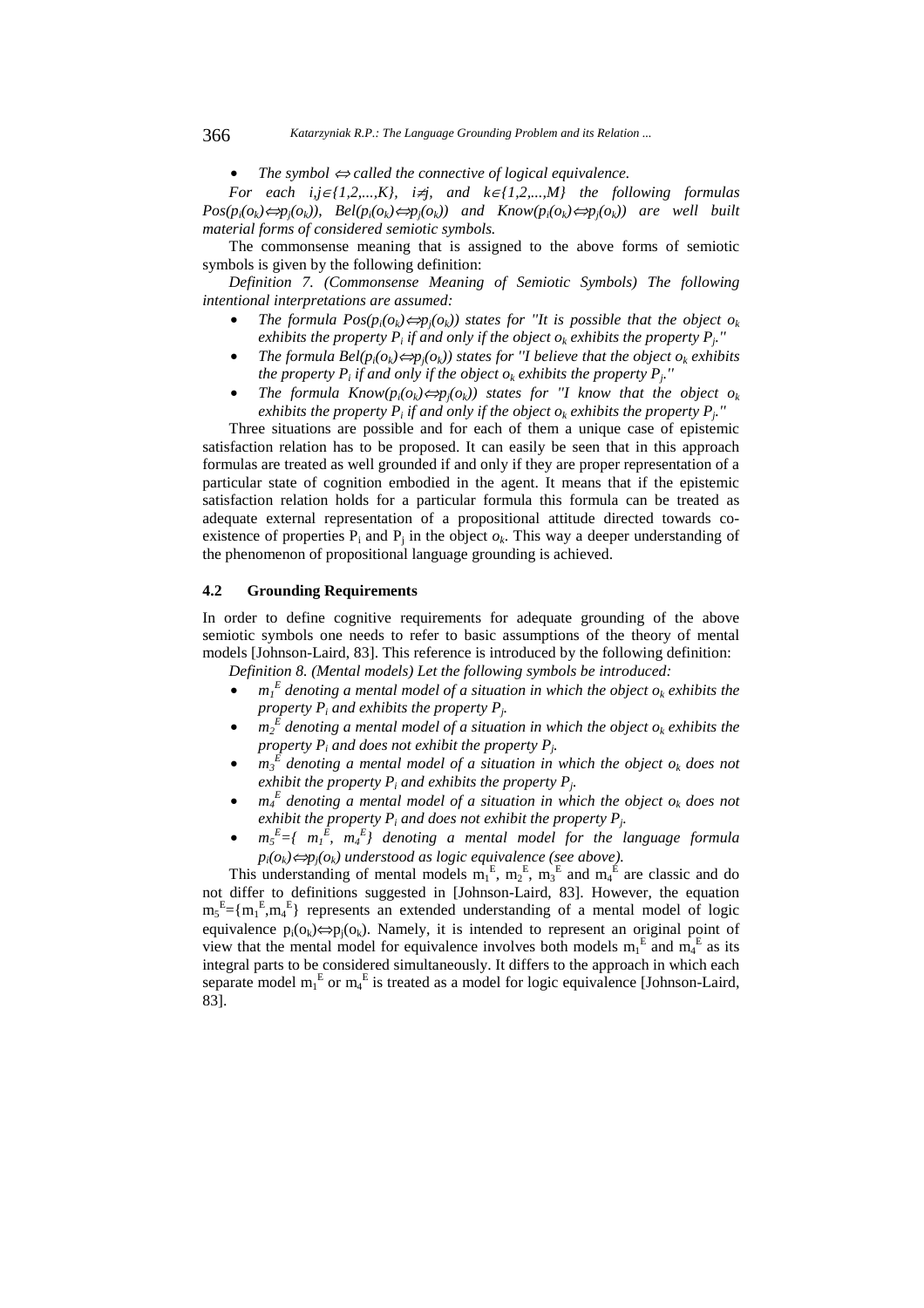The extended understanding of our mental model for interpreted language formula  $p_i(o_k) \Leftrightarrow p_i(o_k)$  is strongly supported by the accepted assumptions that mental models are abstractions (generalizations) induced by overall relevant empirical experience embodied in the agent. Such an approach makes it possible to introduce certain statistical measures for the strength assigned to particular mental models provided that these measures are determined by the overall volume of inducing sets of perceptions. To capture this dimension of relation between states of cognition and considered semiotic symbols the following classification of the embodied base profiles is introduced:

*Definition 9. (Classification of base profiles) Let the sets*  $C_i(o_k, t)$  *(further denoted by*  $C_1$ *) be given in relation to each mental model*  $m_i^E$ *, i=1,2,3,4:* 

- *C<sub>1</sub>*( $o_k$ *t*)={ $t_n$ : $t_n$ ≤*t* and  $BP(t_n) \in KS(t)$  and  $o \in P_i^+(t_n)$  and  $o \in P_j^+(t_n)$  hold}
- *C*<sub>2</sub>( $o_k$ *t*)={ $t_n$ *:* $t_n$ ≤*t* and  $BP(t_n) \in KS(t)$  and  $o \in P_i^+(t_n)$  and  $o \in P_j^-(t_n)$  hold}
- *C<sub>3</sub>*( $o_k$ *t*)={ $t_n$ : $t_n$  $\leq t$  and  $BP$ ( $t_n$ ) $\in$ *KS*( $t$ ) and  $o \in P_i^-(t_n)$  and  $o \in P_j^+(t_n)$  hold}
- *C<sub>4</sub>*( $o_k t$ )={ $t_n$ : $t_n \leq t$  and  $BP(t_n) \in KS(t)$  and  $o \in P_i^-(t_n)$  and  $o \in P_j^-(t_n)$  hold}

It is claimed in this approach that the role of the above sets is fundamental for the creation of meaning which the cognitive agent can assign to both the semiotic symbol  $p_i(o_k) \Leftrightarrow p_i(o_k)$  as well as to its modal extensions  $Pos(p_i(o_k) \Leftrightarrow p_i(o_k))$ ,  $Bel(p_i(o_k) \Leftrightarrow p_i(o_k))$  and Know( $p_i(o_k) \Leftrightarrow p_i(o_k)$ ). Indeed, these sets consists of all embodied pieces of experience (basic perceptions) that can be treated as inducing in the internal cognitive space a reflection (a model) of the regularities perceived in the external environment. In case of equivalence a particular inductive role is given to the sets  $C_1(o_k,t)$  and  $C_4(o_k,t)$ . It results from the fact that these two sets consist of base profiles that confirm the truth of the equivalence  $p_i(o_k) \Leftrightarrow p_i(o_k)$ . At the same time the content of the sets  $C_2(o_k, t)$  and  $C_3(o_k, t)$  can prove possible falsity of the equivalence  $p_i(o_k) \Leftrightarrow p_i(o_k)$ . In order to capture such an intuition of inductive strength of the sets  $C_i(o_k,t)$ , i=1,2,3,4, the following (relatively simple) concepts are proposed (based on the idea of classic cardinality of crisp sets):

*Definition 10.* (Relative Grounding Value) Let  $G^{\prime} = \text{card}(C_I(o_k, t))$  and  $G^4 = \text{card}(C_4(o_k, t))$ . The relative grounding value  $\lambda(p_i(o_k) \Leftrightarrow p_j(o_k))$  related to the *equivalence*  $p_i(o_k) \Leftrightarrow p_i(o_k)$  and cumulated in the body of communicative cognitive

agent is given as 
$$
\lambda(p_i(o_k) \Leftrightarrow p_j(o_k)) = \frac{G^l}{G^l + G^4}
$$
.

The rationale underlying this definition of the strength of empirical material inducing the meaning of equivalence  $p_i(o_k) \Leftrightarrow p_i(o_k)$  can be given as follows: If there exists any empirical material that can support the commonsense meaning of  $p_i(o_k) \Leftrightarrow p_i(o_k)$  it has to be included in either  $C_1(o_k,t)$  or  $C_4(o_k,t)$ . These sets are the only sets in which simultaneous coexistence or simultaneous inexistence of both properties  $P_i$  and  $P_j$  in the object  $o_k$  has been experienced by the cognitive agent up to the time point t. The set  $C_1(o_k,t)$  seems to be more important in the equivalence grounding due to the fact that its content supports this dimension of equivalence that is related to the actually verified existence of properties rather then their inexistence. It can be claimed that if a cognitive agent would intend to stress the negative aspects of the equivalence  $p_i(o_k) \Leftrightarrow p_i(o_k)$  then it would tend to use the strictly related equivalence  $\neg p_i(o_k) \Leftrightarrow \neg p_i(o_k)$ . At the same time the role of  $C_4(o_k,t)$  cannot be neglected because it does support the equivalence of properties, too.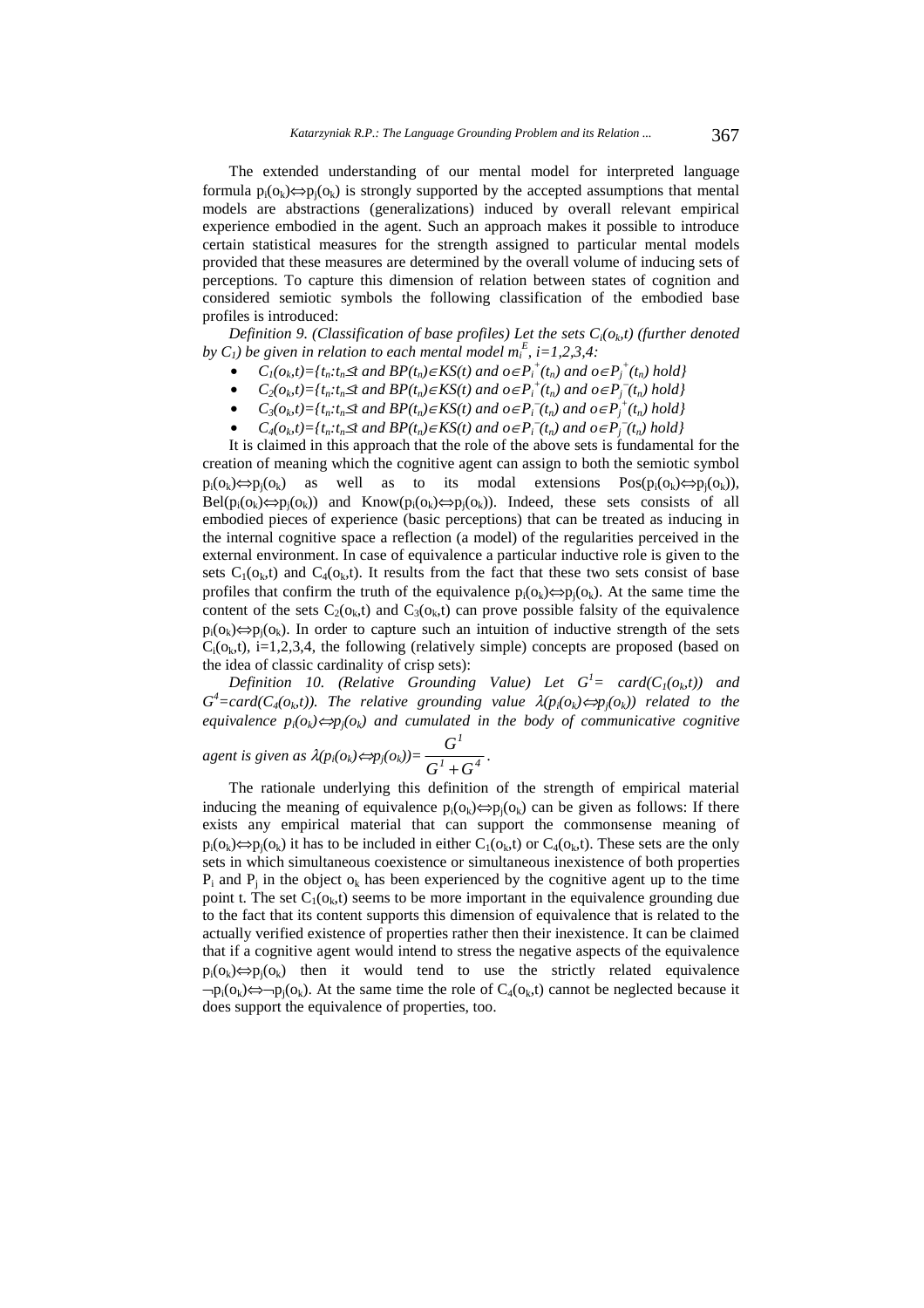In order to capture the above informal intuition in a formal system of concepts it is further assumed that each cognitive agent is equipped with a certain system of modality thresholds  $Min_{Possibility}$ ,  $Max_{Possibility}$ ,  $Min_{Belief}$ ,  $Max_{Belief}$  related to the relative grounding value  $\lambda(p_i(o_k) \Leftrightarrow p_i(o_k))$ . Particular values of these thresholds are introduced purposely to reflect the individual tendency of a cognitive agent to accept (use) modal operators Pos or Bel as parts of the materialized semiotic symbols  $Pos(p_i(o_k) \Leftrightarrow p_i(o_k))$ ,  $Bel(p_i(o_k) \Leftrightarrow p_i(o_k))$  (provided that these symbols are used to communicate empirical content related to coexistence of both properties  $P_i$  and  $P_j$  in the object  $o_k$ ).

It seems reasonable to copy some commonsense intuitions known from human information processing and related to the use of possibility and belief. It is accepted that the relative grounding value increases if and only if the cognitive agent's tendency to perceive the properties  $P_i$  and  $P_j$  as coexisting in the object  $o_k$  increases. High relative values inform us that the volume of empirical experience related to the material coexistence of properties is also high and this fact is reflected in communicative acts by the use of belief operator. Lower values are assumed to refer to possibility operator. In consequence, the relative grounding value and the internally accepted modality thresholds will strongly influence the choice of a certain semiotic symbol as the best representation of internal state. The modality threshold Min<sub>Possibility</sub> determines the level of relative grounding value which is the lowest value with which possibility operator is accepted. The interpretation of Max<sub>Possibility</sub>, Min<sub>Belief</sub> and Max<sub>Belief</sub> is obvious. It has also be assured that the following relations between the thresholds hold:  $Min_{Possibility} < Max_{Possibility} < Min_{Belief} < Max_{Belief}$ .

An important research issue of practical and theoretical importance is to develop effective procedures for determining values of modality thresholds. It must be stressed that establishing certain values of modality threshold requires a social context, in which the semiosis related to the system of applied semiotic symbols is carried out. Obviously, it is consistent with basic assumptions of semio-cognitive approach to the language grounding which is presented in [Vogt, 02]. In this work it is assumed that values of modality thresholds Min<sub>Possibility</sub>, Max<sub>Possibility</sub>, Min<sub>Belief</sub>, Max<sub>Belief</sub> are established for each cognitive agent due to the fact that they have already been determined by them in a certain social process of semiosis. Moreover, each copy of these values embodied in a certain cognitive agent has to be treated as ontologically unique because it has been developed by strictly private processes of language learning. An additional requirement resulting from the language pragmatics is that the modality threshold values need to be at least similar in the overall population of agents to make their communication possible and effective.

The next dimension of the cognitive state that needs to be considered when state of grounding is determined, is the distribution of  $C_i(o_k, t)$ , i=1,2,3,4 among conscious and non-conscious cognitive subspaces. In is claimed in this paper that this distribution is important because the equivalence (as a semiotic symbol of a natural language) requires modal extensions of possibility or belief if and only if the related and embodied empirical material is not given to the agent as conscious content. This issue will be discussed in forthcoming sections. Such a distribution is a natural phenomenon known from human information processing and can be generally captured into a formal system of concepts as follows:

*Definition 11. (Base Profiles' Distribution) Let for each i=1,2,3,4 both*   $CC_i(o_k, t) = C_i(o_k, t) \cap CM(t)$  and  $NC_i(o_k, t) = C_i(o_k, t) \cap NM(t)$  hold. The base profiles'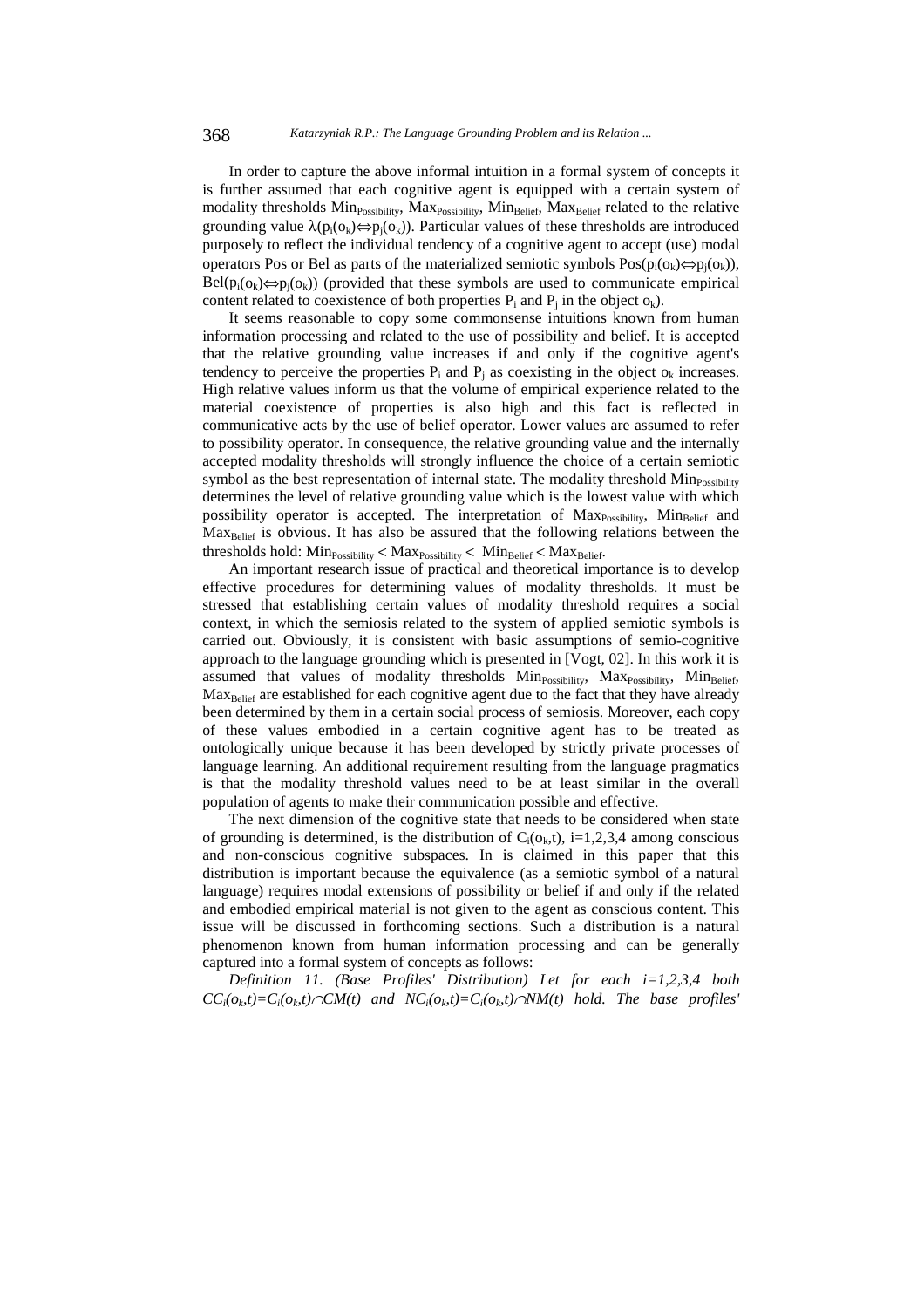*distribution is given as the classification*  $CS(o_k,t) = \{CC_1(o_k,t), NC_1(o_k,t), CC_2(o_k,t),\}$  $NC_2(o_k,t)$ ,  $CC_3(o_k,t)$ ,  $NC_3(o_k,t)$ ,  $CC_4(o_k,t)$ ,  $NC_4(o_k,t)$ , which gives a detailed *description of base profiles' location in conscious and non-conscious cognitive subspace.* 

The above concepts of the relative grounding value and the base profiles' distribution are the key concepts used in the definition of epistemic satisfaction relation that describes socially accepted grounding of semiotic symbols. In this particular example the semiotic symbols under consideration are modal extensions of interpreted logic equivalence. The following definition is proposed in order to formally capture informal intuitions discussed above:

*Definition 12. (Grounding Semiotic Symbols) Let the following be given:* 

- *a time point*  $t \in T$ *,*
- *a state of cognition*  $CS(o_k, t) = \{CC_i(o_k, t), NC_i(o_k, t), CC_2(o_k, t), NC_2(o_k, t)\}$  $CC_3(o_k, t)$ ,  $NC_3(o_k, t)$ ,  $CC_4(o_k, t)$ ,  $NC_4(o_k, t)$ }
- a system of modality thresholds  $0 < Min_{Possibility} < Max_{Possibility} < Min_{Belief} <$  $Max_{Belief} < 1$

*It is assumed that:* 

- *1)* The epistemic satisfaction relation  $CS(t)| = {}_G Pos(p_i(o_k) \Leftrightarrow p_j(o_k))$  holds if and *only if*  $C_2(o_k, t) = \emptyset$ ,  $C_3(o_k, t) = \emptyset$ ,  $CC_1(o_k, t) \neq \emptyset$ ,  $NC_1(o_k, t) \neq \emptyset$  and  $Min_{Possibility} \leq \emptyset$  $\lambda(p_i(o_k) \Longleftrightarrow p_i(o_k)) \leq Max_{possibility}$ .
- 2) The epistemic satisfaction relation  $CS(t)| = {}_GBe1(p_i(o_k) \Leftrightarrow p_i(o_k))$  holds if and *only if*  $C_2(o_k, t) = \emptyset$ ,  $C_3(o_k, t) = \emptyset$ ,  $CC_1(o_k, t) \neq \emptyset$ ,  $NC_1(o_k, t) \neq \emptyset$  and  $Min_{Belief} \leq \lambda(p_i(o_k) \Longleftrightarrow p_i(o_k)) \leq Max_{Belief.}$
- *3)* The epistemic satisfaction relation  $CS(t) = GKNow(p_i(o_k) \Leftrightarrow p_i(o_k))$  holds if and *only if*  $C_2(o_k, t) = \emptyset$ ,  $C_3(o_k, t) = \emptyset$ ,  $CC_1(o_k, t) \neq \emptyset$  and  $NC_1(o_k, t) = \emptyset$ .

It has been mentioned in section 3 that this epistemic satisfaction relation captures the relation between external material form of particular semiotic symbols and their internal representations understood as the relevant corpora of embodied empirical data. Namely, this relation defines what kind of content needs to be embodied in the cognitive agent to assure the socially accepted interpretation of semiotic symbols. (*Nota bene* this relevant content can also be understood as a factor that shapes the embodied intention of mind that directs this mind towards an external object. This interpretation results from this phenomenological assumption which assumes that any mental content can be reduced to basic and embodied pieces of empirical experience collected during the agent's interactions with external world [Husserl, 13, 21]).

The commonsense rationale for the proposed set of sub-definitions can be summarized as follows:

Points 1 and 2 are strictly related by the common reference to the idea of relative grounding value. The use of this measure is crucial. Namely, in commonsense semantics belief is usually experienced as stronger than possibility. Therefore in this approach the belief operator is treated as satisfied if and only if the relative grounding value belongs to the interval [Min<sub>Belief</sub>, Max<sub>Belief</sub>] which values are higher than values in the interval [Min<sub>Possibility</sub>, Max<sub>Possibility</sub>].

Another important dimension of commonsense cognitive experience related to the use of belief and possibility operators in the context of equivalence connective is the experience of uncertainty bound to the belief and possibility. If a cognitive agent were certain about something it would use the modal operator ''Know'' and avoid operators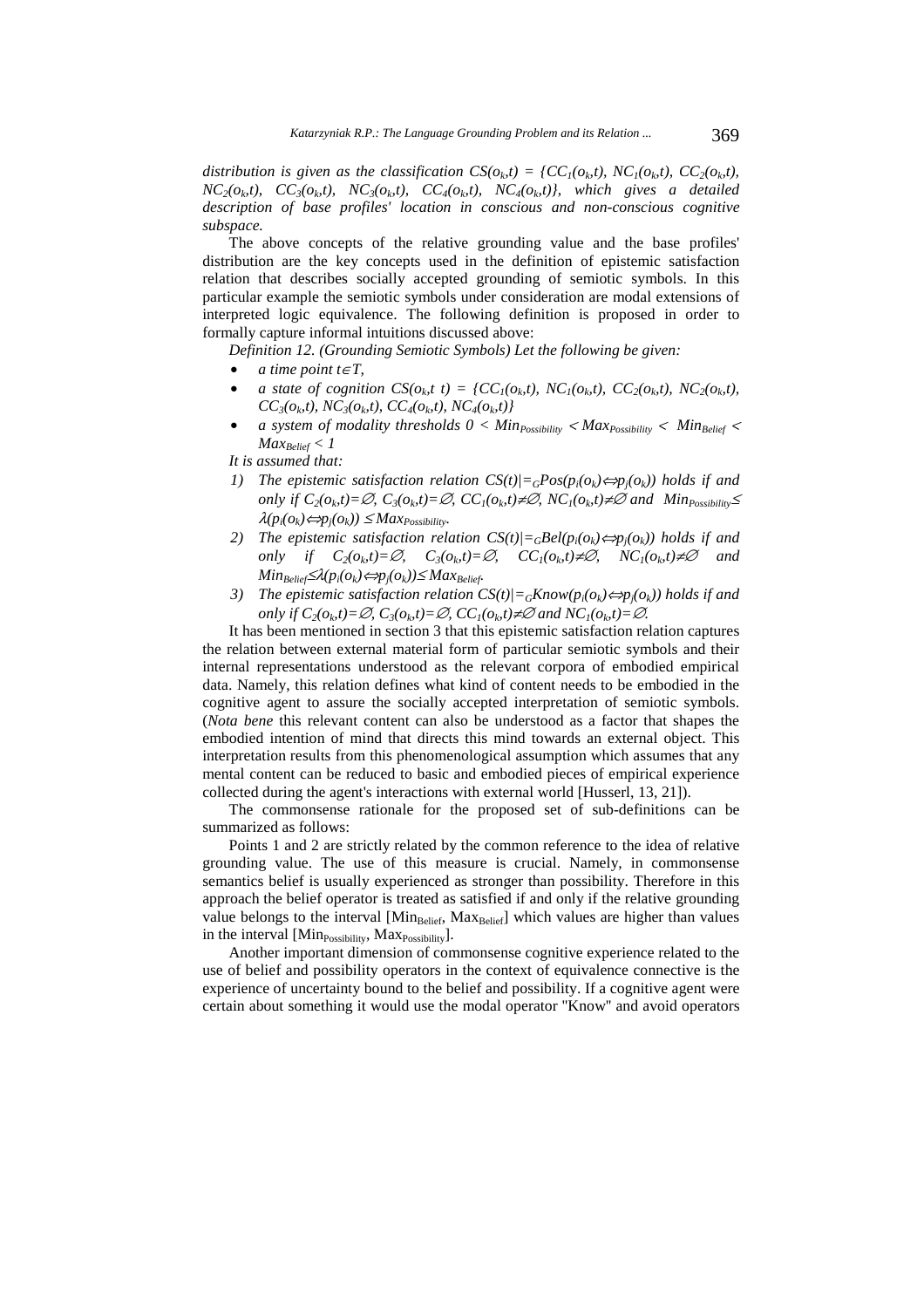Pos and Bel as related to uncertainty. Obviously, a very important question (perhaps a fundamental one) is what is the actual internal source of this uncertainty that is related to equivalence. It is assumed that this type of uncertainty that requires the use of modal operators Pos and Bel results from the presence of non-conscious cognitive subspace in which at least part of  $C_1(o_k,t)$  and  $C_4(o_k,t)$  needs to be located. It seems to be grounded in commonsense language experience. Namely, if all content of  $C_1(o_k,t) \cup C_4(o_k,t)$  were located in the conscious cognitive subspace then the cognitive agent would grasp all embodied empirical experience related to the coexistence or non-existence of properties named in the equivalence  $p_i(o_k) \Leftrightarrow p_i(o_k)$ ). In this sense the agent would be certain about the actual (ontological) forms of this object existence and would have to use the modal operator Know. The induced model of the world would not be different. In consequence, the use of Pos and Bel would not be justified.

The influence of unconscious content related to the equivalence  $p_i(o_k) \Leftrightarrow p_i(o_k)$  on the agent's intention to apply particular modal operator is a very subtle issue and a very hard concept to be captured in a formal system. The author's opinion is that it is caused by the nature of unconscious content that influences conscious knowledge processing but is not experienced in a direct way [Freud, 23]. Therefore the actual technical problem is that cognition has to be treated as holistic system of conscious and non-conscious structures and processes that influence each other and produce external behaviour. In other words, the artificial cognitive agent has to be treated as always inclined to use this external semiotic symbol that represents the overall content of embodied relevant experience. It is worth mentioning that in human agents the influence of non-conscious levels of cognition on conscious ones is transferred by means of neural mechanisms. Moreover, this transfer is unconscious, too. Unfortunately, if the target is to reflect the above natural phenomena in artificial agents and implement them in a symbolic paradigm, new classes of technical solutions are required (see section 4.3). It has to be strongly stressed, too, that if in an approach to grounding the equivalence  $p_i(o_k) \Leftrightarrow p_i(o_k)$  the lack of non-conscious cognitive subspace is assumed, then there is no need in this approach to consider semiotic symbols  $Pos(p_i(o_k) \Leftrightarrow p_i(o_k))$  and  $Bel(p_i(o_k) \Leftrightarrow p_i(o_k))$ . In such agents all embodied experience is accessible in a direct way and cannot be the source of uncertainty of the forms of properties' coexistence.

Another important factor that is captured in the above definitions is nonemptiness of the set  $C_1(o_k,t)$  which assures that the model of external environment consists of at least one empirically verified and embodied perception in which ontological coexistence of both properties  $P_i$  and  $P_j$  has been experienced. In consequence related mental model could be induced. This factor and its role have already been discussed above.

Another commonsense requirement is that the cognitive agent has to embody no relevant negative perception in its body. If such an empirical experience were present, the agent would have the proof that the equivalence does not hold in the external world and there would be no sense to treat material representations  $Pos(p_i(o_k) \Leftrightarrow p_i(o_k))$ ,  $Bel(p_i(o_k) \Leftrightarrow p_i(o_k))$  and  $Know(p_i(o_k) \Leftrightarrow p_i(o_k))$  as grounded. Formally, this fact is represented by the conditions  $C_2(o_k,t)=\emptyset$  and  $C_3(o_k,t)=\emptyset$ . However, it must be stressed that this particular form of requirements related to the content and to the role of  $C_2(o_k, t)$  and  $C_3(o_k, t)$  is rather arbitrary. Namely, in relation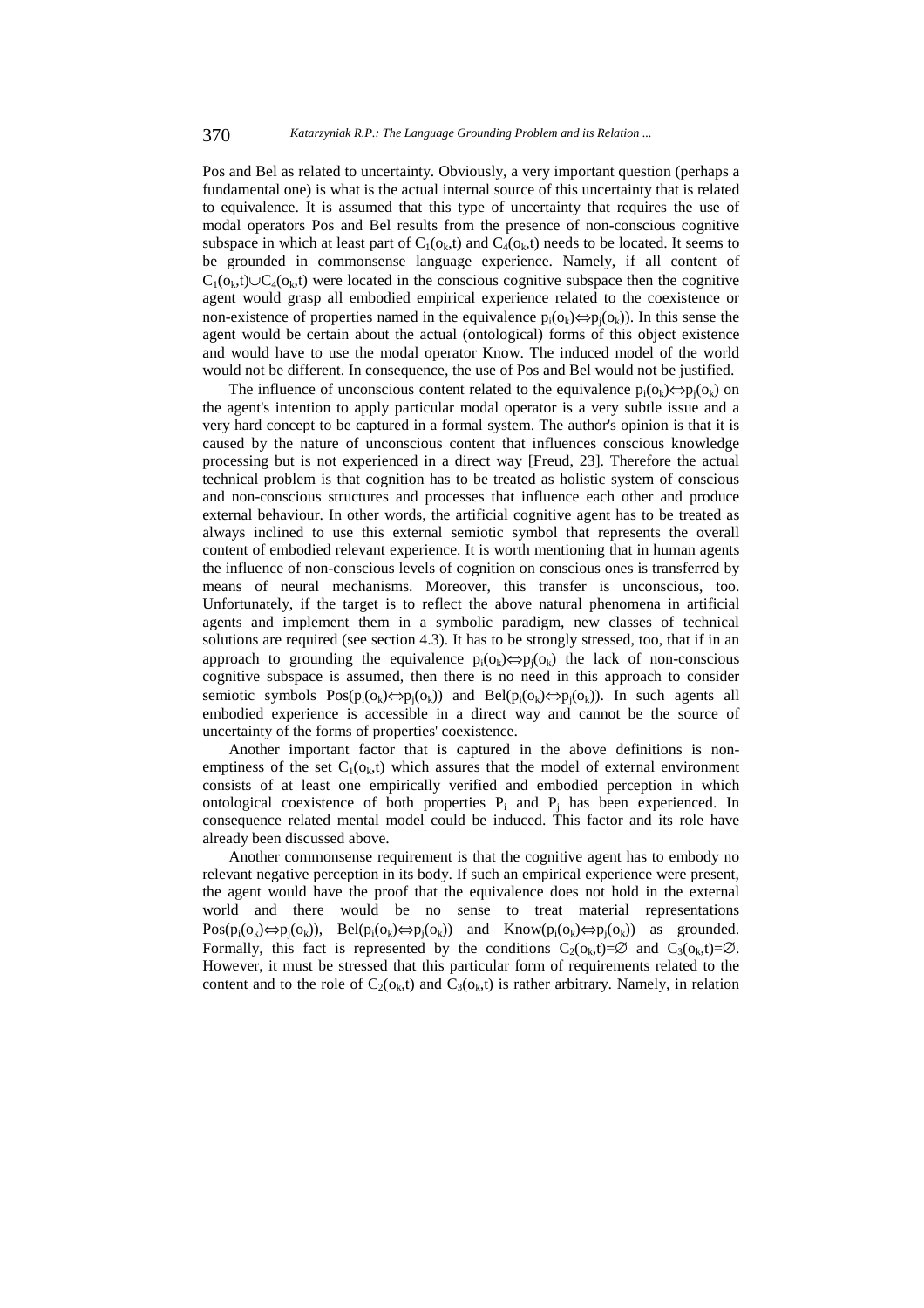to each cognitive state one can consider the distribution of  $C_i(o_k,t)$ , j=2,3 over the conscious and non-conscious cognitive subspaces.

#### **4.3 Implementation Issues and Applications**

The most difficult structural element to be implemented in the proposed communicative cognitive agents is the original partition of artificial cognition into the conscious and non-conscious cognitive subspaces. This partition is required in these implementations which are directed at the creation of artificial communicative agents equipped with uncertain semiotic symbols as  $Pos(p_i(o_k) \Leftrightarrow p_i(o_k))$ Bel( $p_i(o_k) \Leftrightarrow p_i(o_k)$ ). In case of real (living) cognitive systems the choice of the most adequate semiotic symbols is a result of simultaneous activity of many factors. A part of these factors is never conceptualized at the conscious level and is not accessible in a direct way to the above choice procedures. It is the nature of human-like unconscious that is applied in the proposed model of language behaviour. Even if the 'non-conscious' content is not present at the conscious level of knowledge processing, it influences external behaviour of agents in a constant and effective way. It usually happens that this influence can be observed by and only by external observers e.g. [Freud, 23].

In living cognitive systems the influence of non-conscious content on conscious processes is realized by biological neural networks. This neural network assures the effective and constant influence of lower (deeper) cognitive levels on higher ones. Therefore conscious decisions are strongly shaped by the content which is embodied in the cognitive agent but is not accessible to decision procedures in a direct way.

The above comments lead to the following practical question: *In what way the artificial information systems implemented without the use of neural networks can contribute from the above proposed models of internal organization of cognition and related definitions for semiotic symbols meaning?* Two issues are related to this question:

First of all, the proposed model for internal organization of a cognitive agent and the related understanding of language behaviour is useful for designing external language behaviour of these artificial systems which are structurally and functionally isomorphic with the proposed two-level model of cognition. In particular, it means that an artificial information system can be treated as communicative cognitive agent if and only if it is possible to determine in this information system a sub-module in which decision procedures for the choice of linguistic knowledge representation are computed and these decision procedures do not have a complete access to the overall corpora of relevant information content stored in knowledge bases. It means that these decision processes need to experience objectively existing constraints in the access to pieces of knowledge stored in the system. Examples of such constraints are: ineffective technical means for data access and transfer and low volume of the working memory used by decision procedures. In consequence the representations of overall knowledge about an object and embodied in a system are uncertain and approximate.

This approach to model information environments seems acceptable in the field of organizational semiotics [Katarzyniak, 04b].

If the above conceptualization of an information environment is possible and necessary, the next problem is related to possible implementations of the original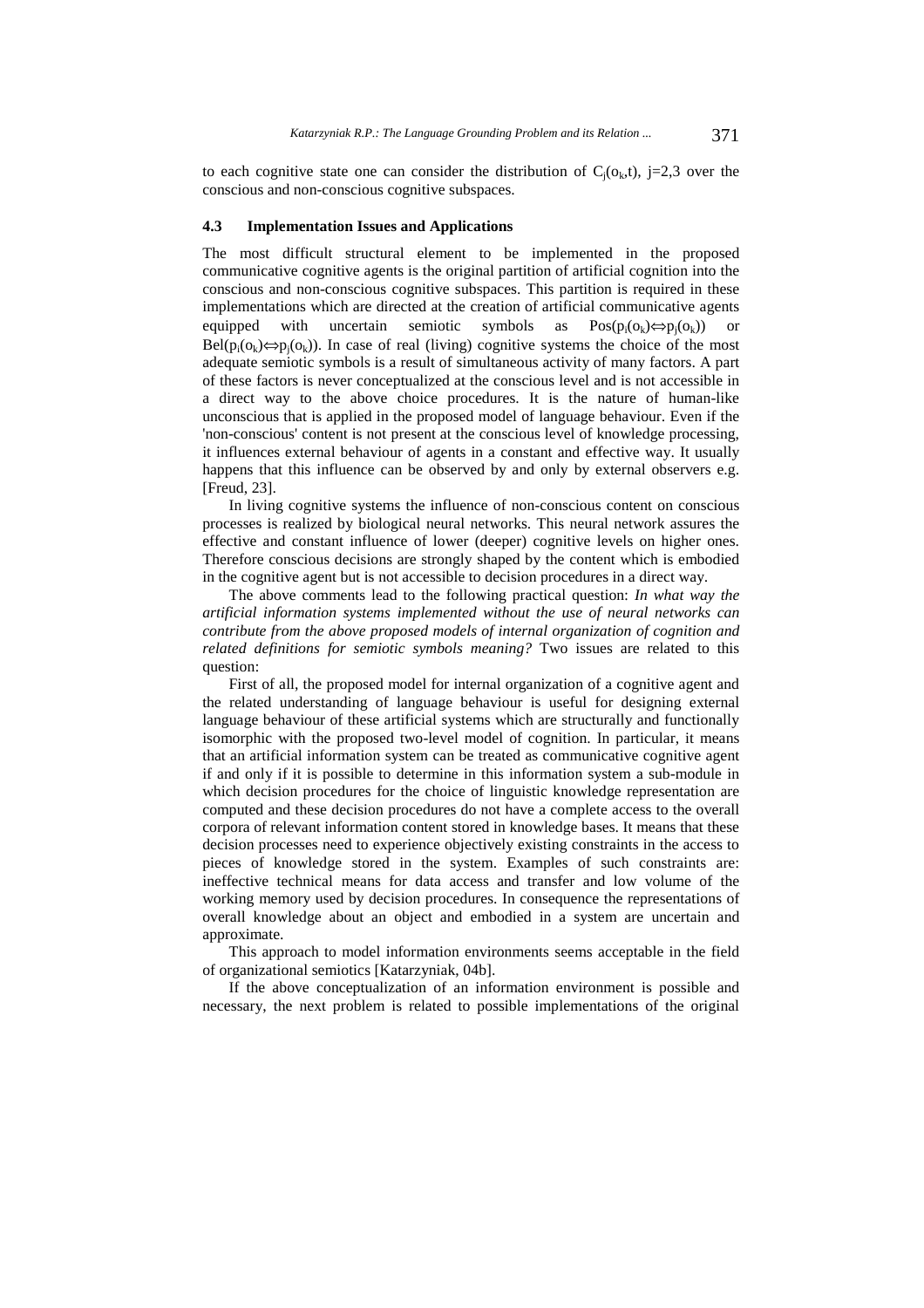influence of the non-conscious cognitive subspace onto the conscious one. In case of natural cognitive systems this influence has got an interesting characteristic. Namely, due to the biological neural network all non-conscious and embodied content relevant to a certain decision influences this decision simultaneously even if the content is distributed over all knowledge base. In artificial systems based on symbolic and nonneural representations the implementation of such a mechanism is very difficult. The most promising approach is to design mechanisms that make it possible to fill 'conscious' decision procedures with some generalizations computed within nonconscious cognitive subspaces provided that these generalizations are approximate. Situations in which all the content is accessible for computational processes does not require uncertain linguistic representations such as  $Pos(p_i(o_k) \Leftrightarrow p_i(o_k))$  or  $Bel(p_i(o_k) \Leftrightarrow p_i(o_k))$ . In consequence, the application of uncertain semiotic symbols such as  $Pos(p_i(o_k) \Leftrightarrow p_i(o_k))$  or  $Bel(p_i(o_k) \Leftrightarrow p_i(o_k))$  is necessary if the non-conscious cognitive subspace is equipped with and only with some *approximate* procedures for knowledge processing and knowledge mining. Otherwise the use of the semiotic symbol Know( $p_i(o_k) \Leftrightarrow p_i(o_k)$ ) is possible.

# **5 Final Remarks**

The above presentation of our original approach to modelling intelligent systems can be interpreted in many ways. First off all, it should be perceived as an approach in which physical symbol grounding problem is modelled for a class of artificial cognitive agents. However, at the same time our results are strongly related to the 'theory' of natural semantic communication. Therefore an example of modelling grounding has been given for a certain class of intentionally interpreted logic formulas. Weaker results have already been presented elsewhere. In particular, the grounding and epistemic satisfaction has been considered for a simplified model of cognitive agents in which no non-conscious cognitive subspace is assumed. However, this simplification has been accepted for these classes of modal logic formulas in which uncertainty does not need to result from natural constraints in cognition. For instance, various models for simplified epistemic satisfaction (and grounding requirements) have been given for simple atom modalities [Katarzyniak, 03], modal conjunctions [Katarzyniak, 04c] and modal alternatives [Katarzyniak, 01]. For some of them particular models of implementation have also been discussed (see [Katarzyniak, 02, 04c]). The extended model for cognitive agent in which two levels of cognition are assumed (similarly to the case of human agents) has been discussed, too. In particular, original models for epistemic satisfaction (and grounding) in which conscious and non-conscious cognitive subspace is assumed have been discussed in [Katarzyniak, 04a, 04b].

This approach to information environments seems acceptable in the field of organizational semiotics [Katarzyniak, 04b].

It has to be stressed that the above approach to defining the semantics for at least some modal logic formulas is complementary to the so-called BDI approach (e.g. [Cohen, 90], [Hintikka, 62]). It is however not fully equivalent to possible worlds semantics [Kripke, 63] due to the fundamental reasons that have already been mentioned in [Katarzyniak, 01] for the case of modal alternatives.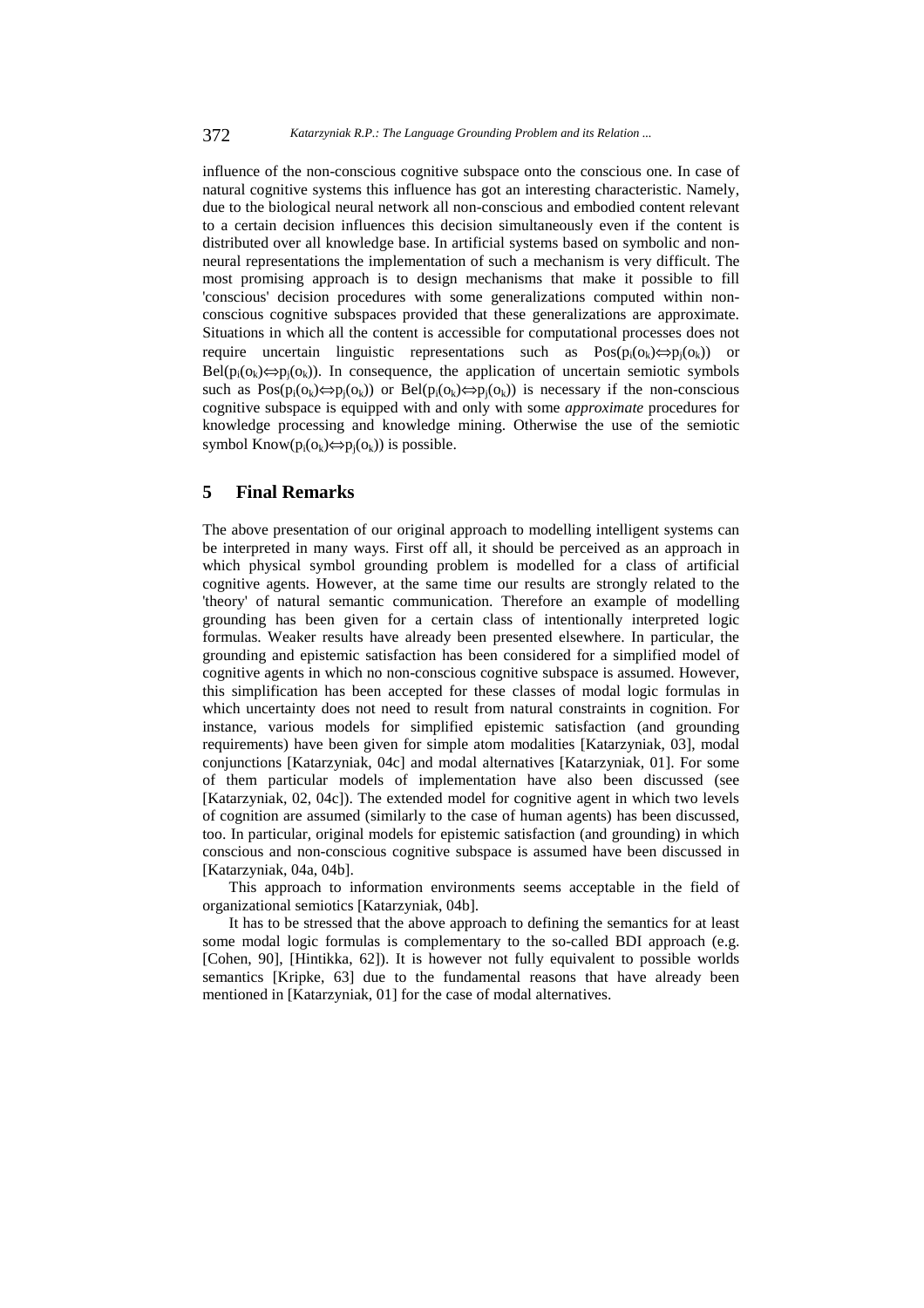Further research needs to concentrate on practical and theoretical problems related to semantic communication and symbol grounding. As regards to future applications (and creation of an original class of communicative intelligent systems) this research should concentrate on developing more effective implementations of proposed definitions for epistemic satisfaction of semantic languages. As regards to more basic but fundamental theoretical issues a substantially deeper research into similarity and difference between the well known (and sometimes problematic) possible worlds semantics and the proposed approach is badly needed. Some relevant results have already been presented in a brief way for the case of modal alternatives (see paragraph 2 in [Katarzyniak, 01]). However, a deeper discussion would be required for other classes of logic formulas.

### **References**

[Anderson, 03] M. L. Anderson, Embodied Cognition: A field guide, Artificial Intelligence, 149, 2003, 91-130.

[Brooks, 91] R. A. Brooks, Intelligence without representation, Artificial Intelligence, 47, 1991, 139-159.

[Cohen, 90] P. R. Cohen, H. J. Levesque, Intention is choice with commitment, Artificial Intelligence 42, 1990, 213-269.

[Eco, 91] U. Eco, La struttura assente, Tascabili Bompiani, Milano 1991.

[Freeman, 00] W. J. Freeman, A neurobiological interpretation of semiotics: meaning, representation, and information, Information Sciences, 124, 2000, 93-102.

[Freud, 23] S. Freud, Das Ich und das Es, (Studienausgabe) Wien 1923.

[Hintikka, 62] J. Hintikka, Knowledge and belief. An introduction to the logic of the two notions, Cornell University Press, New York 1962.

[Husserl, 13] E. Husserl E., Logische Untersuchungen, Zweiter Band - Untersuchungen zur Phänomenologie und Theorie der Erkenntnis. I Teil, Max Niemeyer Verlag, Halle a.d. Saale, 1913

[Husserl, 21] E. Husserl, Logische Untersuchungen, Zweiter Band - Elemente einer phänomenologischen Aufklärung der Erkenntnis. II Teil, Max Niemeyer Verlag, Halle a.d. Saale 1921.

[Johnson-Laird, 83] P. N. Johnson-Laird, Mental models. Towards a cognitive science of language, inference, and consciousness, Cambridge University Press, Cambridge, 1983.

[Katarzyniak, 00] R. Katarzyniak R., T. N. Nguyen, Reconciling inconsistent profiles of agent's knowledge states in distributed multiagent systems using consensus methods, Systems Science 26, 2000, 93-119.

[Katarzyniak, 01] R. Katarzyniak, A model for extracting a class of knowledge operators, logic disjunctions and logic alternatives from BDI agents, [in] Kłopotek M. A., Michalewicz M., Wierzchoń S. T. (eds), Intelligent Information Systems 2001, Advances in Soft Computing, Physica-Verlag, Heidelberg, 2001, 257-269.